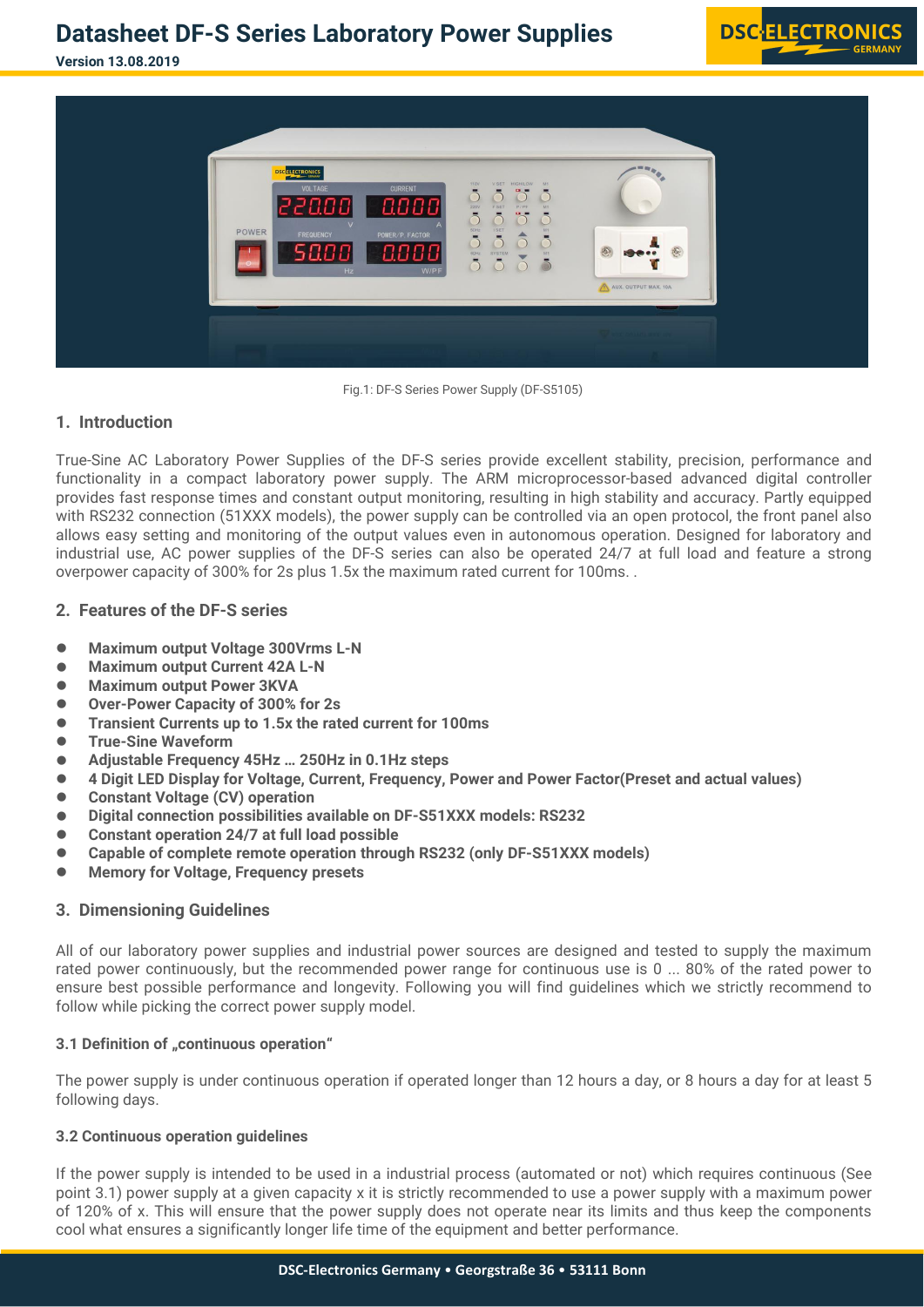

**Version 13.08.2019**

### **4. DSC-Electronics AC Laboratory Power Supply series comparison**

|                                | <b>DF-C63XXX SERIES</b>                 | <b>DF-C61XXX SERIES</b>               | <b>DF-S51XXX SERIES</b> | <b>DF-S50XXX SERIES</b>  |
|--------------------------------|-----------------------------------------|---------------------------------------|-------------------------|--------------------------|
| <b>Output Phase:</b>           | 3                                       |                                       |                         |                          |
| <b>Voltage:</b>                | $0 - 2kV$ rms L-N                       | $0 - 2kV$ rms L-N                     | 0  300Vrms L-N          | 0  300Vrms L-N           |
| <b>Current:</b>                | 0  3kA L-N                              | 0  3kA L-N                            | 0  42A L-N              | $0 - 42A L-N$            |
| Frequency:                     | 47Hz  63Hz<br>/100Hz* / 200Hz* / 400Hz* | 47Hz  63Hz<br>/100Hz / 200Hz / 400Hz* | 45Hz  250Hz             | 45Hz  250Hz              |
| Power:                         | 0  1MVA                                 | $0 - 1$ MVA                           | 0  5KVA                 | 01200VA                  |
| <b>Cabinet:</b>                | <b>Stand-Alone Rack</b>                 | Stand-Alone Rack                      | Non-Standard            | Non-Standard             |
| <b>Regulation:</b>             | U                                       | U                                     | U                       | U                        |
| <b>Load Regulation U:</b>      | $\leq 1\%$                              | $\leq 1\%$                            | $\leq 1\%$              | $\leq 1\%$               |
| <b>Line Regulation U:</b>      | $\leq 1\%$                              | $\leq 1\%$                            | $\leq 1\%$              | $\leq 1\%$               |
| <b>Frequency Stability:</b>    | ≤0.01%                                  | ≤0.01%                                | ≤0.01%                  | ≤0.01%                   |
| <b>Voltage Stability:</b>      | ±1%                                     | ±1%                                   | ±1%                     | ±1%                      |
| <b>Harmonic Distortion:</b>    | $\leq$ 2%                               | $\leq$ 2%                             | $\leq$ 2%               | $\leq$ 2%                |
| <b>Crest Factor:</b>           | $\leq$ 2%                               | $\leq$ 2%                             | $\leq$ 2%               | $\leq$ 2%                |
| Recovery Time (50% Chg.):      | $\leq 15ms$                             | $\leq 15ms$                           | $\leq 15ms$             | $\leq 15ms$              |
| <b>Display Accuracy U:</b>     | $±0.5\%$ FS + 5 dig                     | $±0.5\%$ FS + 5 dig                   | $±0.5\%$ FS + 5 dig     | $±0.5\%$ FS + 5 dig      |
| <b>Display Accuracy I:</b>     | $±0.5\%$ FS + 5 dig                     | $±0.5\%$ FS + 5 dig                   | $±0.5\%$ FS + 5 dig     | $±0.5\%$ FS + 5 dig      |
| <b>Display Accuracy P:</b>     | $±0.5\%$ FS + 5 dig                     | $±0.5\%$ FS + 5 dig                   | $±0.5\%$ FS + 5 dig     | $±0.5\%$ FS + 5 dig      |
| <b>Display Accuracy F:</b>     | $±0.01\%$ FS + 5 dig                    | $±0.01\%$ FS + 5 dig                  | $±0.01\%$ FS + 5 dig    | $±0.01\%$ FS + 5 dig     |
| <b>Setting Accuracy U:</b>     | $±1\%$ FS                               | $±1\%$ FS                             | ±1% FS                  | $±1\%$ FS                |
| <b>Setting Accuracy F:</b>     | ±0.1% FS                                | ±0.1% FS                              | ±0.1% FS                | ±0.1% FS                 |
| <b>Ext. Control Analoque:</b>  | Yes*                                    | Yes*                                  | <b>No</b>               | <b>No</b>                |
| <b>Ext. Feedback Analoque:</b> | Yes*                                    | Yes*                                  | <b>No</b>               | No                       |
| <b>RS232:</b>                  | Yes*                                    | Yes*                                  | Yes                     | No                       |
| <b>RS485:</b>                  | Yes*                                    | Yes*                                  | <b>No</b>               | <b>No</b>                |
| <b>RS422:</b>                  | Yes*                                    | Yes*                                  | <b>No</b>               | No                       |
| <b>Open Protocol:</b>          | Yes                                     | Yes                                   | Yes                     | $\overline{\phantom{0}}$ |
| <b>Modbus-RTU:</b>             | No                                      | No                                    | <b>No</b>               | $\overline{\phantom{a}}$ |
| SCPI:                          | No                                      | No                                    | <b>No</b>               | $\overline{\phantom{0}}$ |
| Interlock:                     | Yes*                                    | Yes*                                  | Yes*                    | Yes*                     |
| Ext. Outp. On/Off Contr.:      | Yes*                                    | Yes*                                  | Yes*                    | Yes*                     |

\* Optional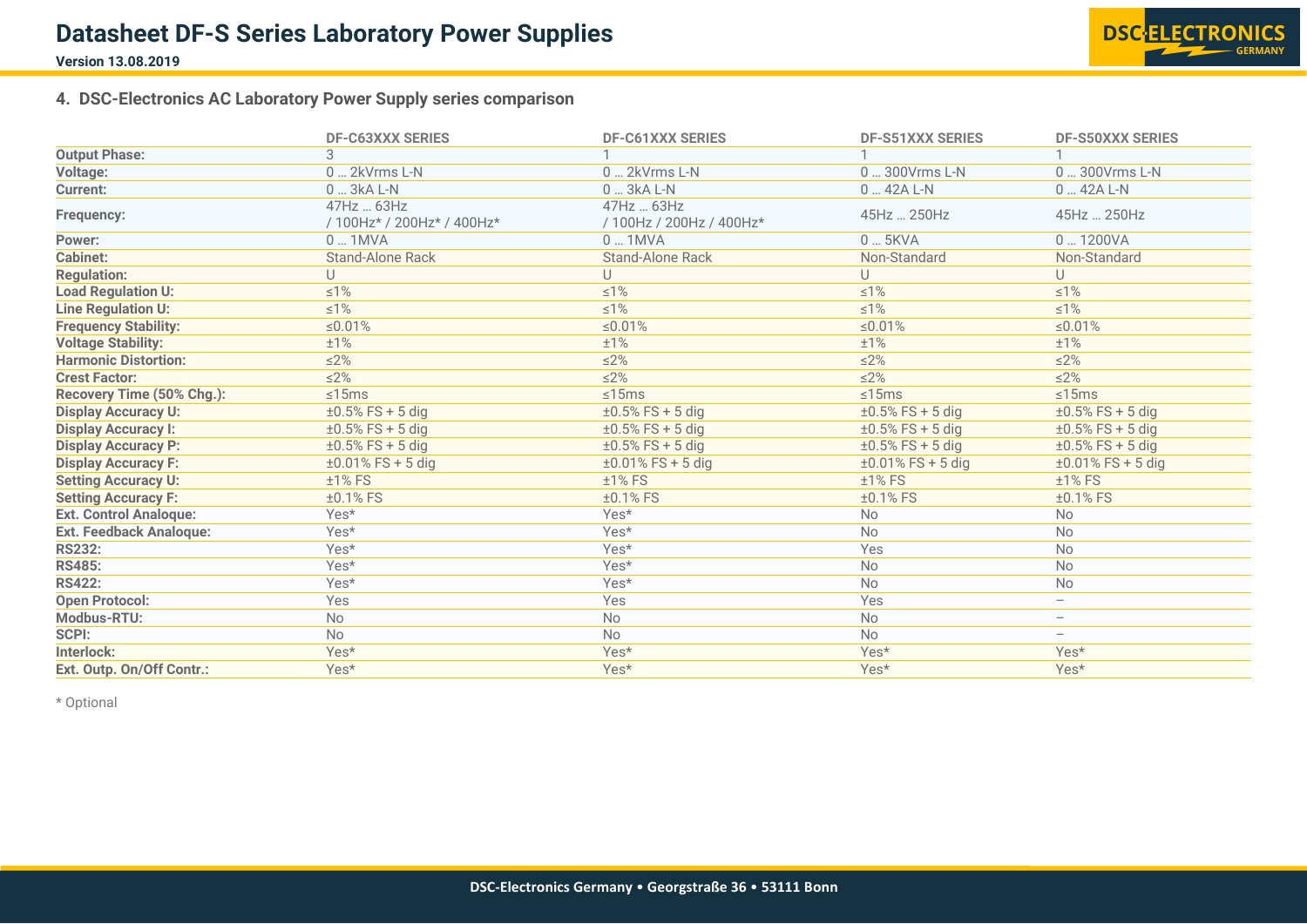**Version 13.08.2019**



### **5. Typical Electrical Characteristics Of The DF-S Series**

| Phase:                         | 1                       |
|--------------------------------|-------------------------|
| <b>Voltage:</b>                | 0  300 Vrms L-N         |
| <b>Current:</b>                | 0  42A L-N              |
| <b>Frequency:</b>              | 45Hz  250Hz             |
| Power:                         | $0 - 3$ KVA             |
| <b>Cabinet:</b>                | Non-Standard            |
| <b>Regulation:</b>             | $\cup$                  |
| <b>Load Regulation U:</b>      | $\leq 1\%$              |
| <b>Line Regulation U:</b>      | $\leq 1\%$              |
| <b>Frequency Stability:</b>    | $\leq 0.01\%$           |
| <b>Voltage Stability:</b>      | ±1%                     |
| <b>Harmonic Distortion:</b>    | $\leq$ 2%               |
| <b>Crest Factor:</b>           | $\leq$ 2%               |
| Recovery Time (50% Chg.):      | $\leq 15ms$             |
| <b>Display Accuracy U:</b>     | $±0.5\%$ FS + 5 dig     |
| <b>Display Accuracy I:</b>     | $±0.5\%$ FS + 5 dig     |
| <b>Display Accuracy P:</b>     | $±0.5\%$ FS + 5 dig     |
| <b>Display Accuracy F:</b>     | $±0.01\%$ FS + 5 dig    |
| <b>Setting Accuracy U</b>      | $±1\%$ FS               |
| <b>Setting Accuracy F:</b>     | ±0.1% FS                |
| <b>Ext. Control Analoque:</b>  | <b>No</b>               |
| <b>Ext. Feedback Analoque:</b> | <b>No</b>               |
| <b>RS232:</b>                  | Yes (only 51XXX Models) |
| <b>RS485:</b>                  | <b>No</b>               |
| <b>RS422:</b>                  | <b>No</b>               |
| <b>Open Protocol:</b>          | Yes                     |
| Modbus-RTU:                    | <b>No</b>               |
| <b>SCPI:</b>                   | <b>No</b>               |
| Interlock:                     | Yes*                    |
| Ext. Outp. On/Off Contrl.:     | Yes*                    |

\* Optional

### **4.1 Power Grid Requirements**

### **4.1.1 EU Version**

### **All Configurations**

**Power grid:** 1 Ph. (PE, L1, N) 230V AC 50/60Hz ±10% **Nominal operation Current (A):** I = (Output P / 230) + 2 **Slow start circuit type:** Active **Maximal inrush Current (A):** I = ≤(Max. device P / 230) + 10 **Suggested circuit breaker type:** C, D, K

### **4.1.2 US Version**

### **All Configurations**

**Power grid:** 1 Ph. (PE, L1, N) 120V AC 50/60Hz ±10% **Nominal operation Current (A):** I = (Output P / 120) + 2 **Slow start circuit type:** Active **Maximal inrush Current (A):** I = ≤(Max. device P / 120) + 10 **Suggested circuit breaker type:** C, D, K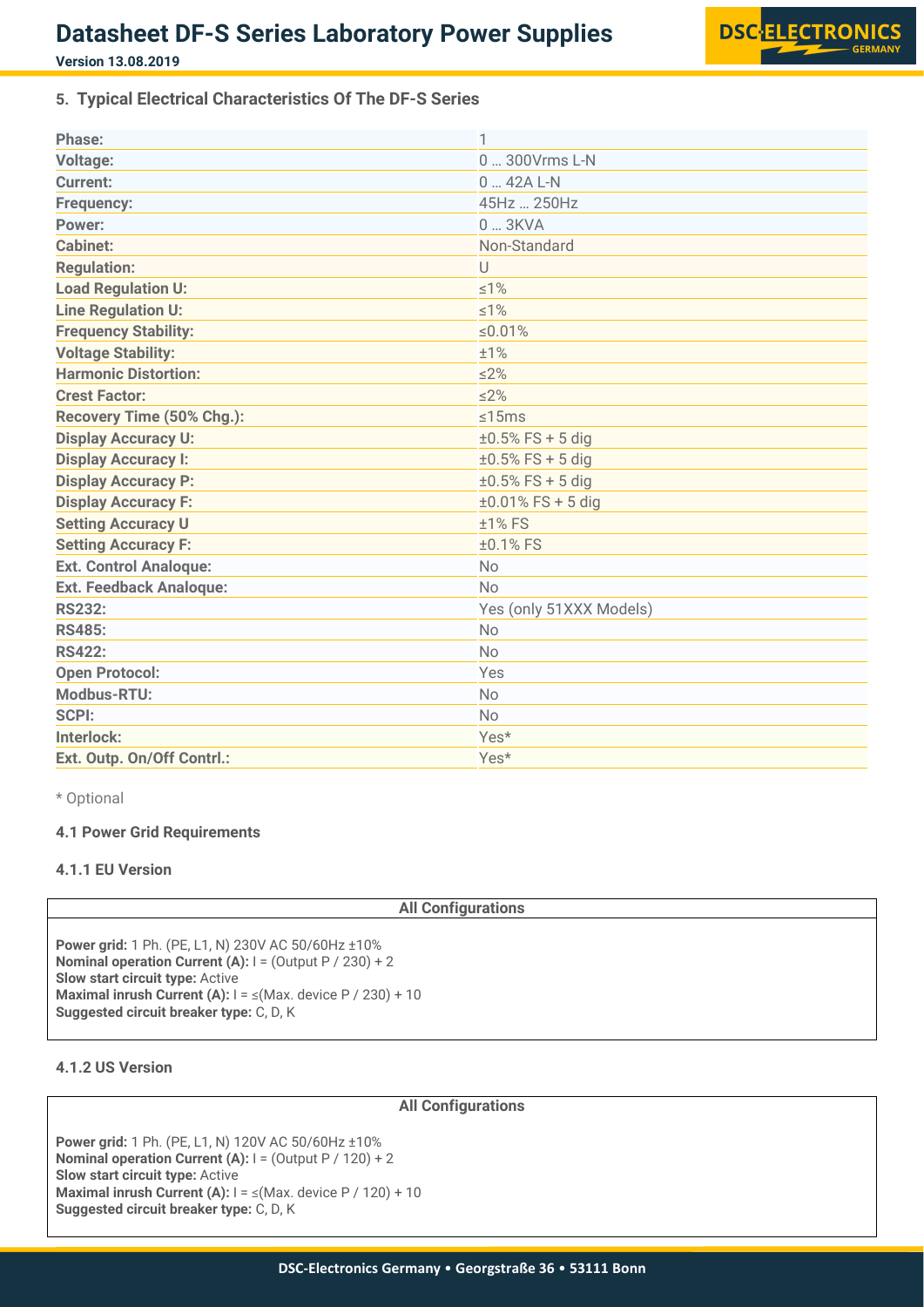

**Version 13.08.2019**

### **6. Mechanical Characteristics**

### **5.1 Cabinet Types**

| <b>Cabinet Size</b> | <b>Dimensions</b>                                                                                 | <b>DIN 41494 SC48D</b> | <b>Used With</b> |
|---------------------|---------------------------------------------------------------------------------------------------|------------------------|------------------|
|                     | 365W x 145H x 450D mm                                                                             | Stand-Alone            | DF-S50XXX        |
|                     | 430W x 133H x 480D mm                                                                             | Stand-Alone            | DF-S510/05/1     |
|                     | 430W x 222H x 480D mm                                                                             | Stand-Alone            | DF-S510/2/3      |
|                     | <b>Note:</b> The above frame dimension dose not include knobs, terminals or standing feet/wheels. |                        |                  |

### **Stand-Alone Rack Characteristics**

**Description:** Stand alone (table top) rack. **Material:** 1.5mm steel plates. **Bottom:** Rubber feet. **Front:** Display and control elements on the front. **Rear:** Input & Output connections, fuse.

#### **5.2 Size table**

| <b>Basic Version</b> |                     |        |  |  |
|----------------------|---------------------|--------|--|--|
| Model                | <b>Cabinet Size</b> | Weight |  |  |
| DF-S500035           |                     | 13.5kG |  |  |
| <b>DF-S50007</b>     |                     | 16kG   |  |  |
| <b>DF-S50012</b>     |                     | 20kG   |  |  |
| <b>DF-S51005</b>     |                     | 20kG   |  |  |
| <b>DF-S5101</b>      |                     | 25kG   |  |  |
| <b>DF-S5102</b>      | ⌒                   | 30kG   |  |  |
| <b>DF-S5103</b>      | ⌒<br>ں              | 50kG   |  |  |

### **5.3 Connection Plugs & Terminals**

### **5.3.1 Power Grid Connection**

DF-S Series power supplies are equipped with a C19 socket on the rear side for connection of the input power. The input connection has 3 (N, L1, PE) terminals.

### **5.3.2 RS232**

DF-C series DF-S51XXX models are equipped with an RS232 connection to read/write output values in real time.

(Please see communication protocol at the end of the manual)

### **5.3.3 Analog Connections**

The DF-S series devices can be equipped with optional functions. If these optional functions require any signal In- / Output connections, these are located on the rear side of the device accessible through a terminal block. The pin-out is described below the terminal block.